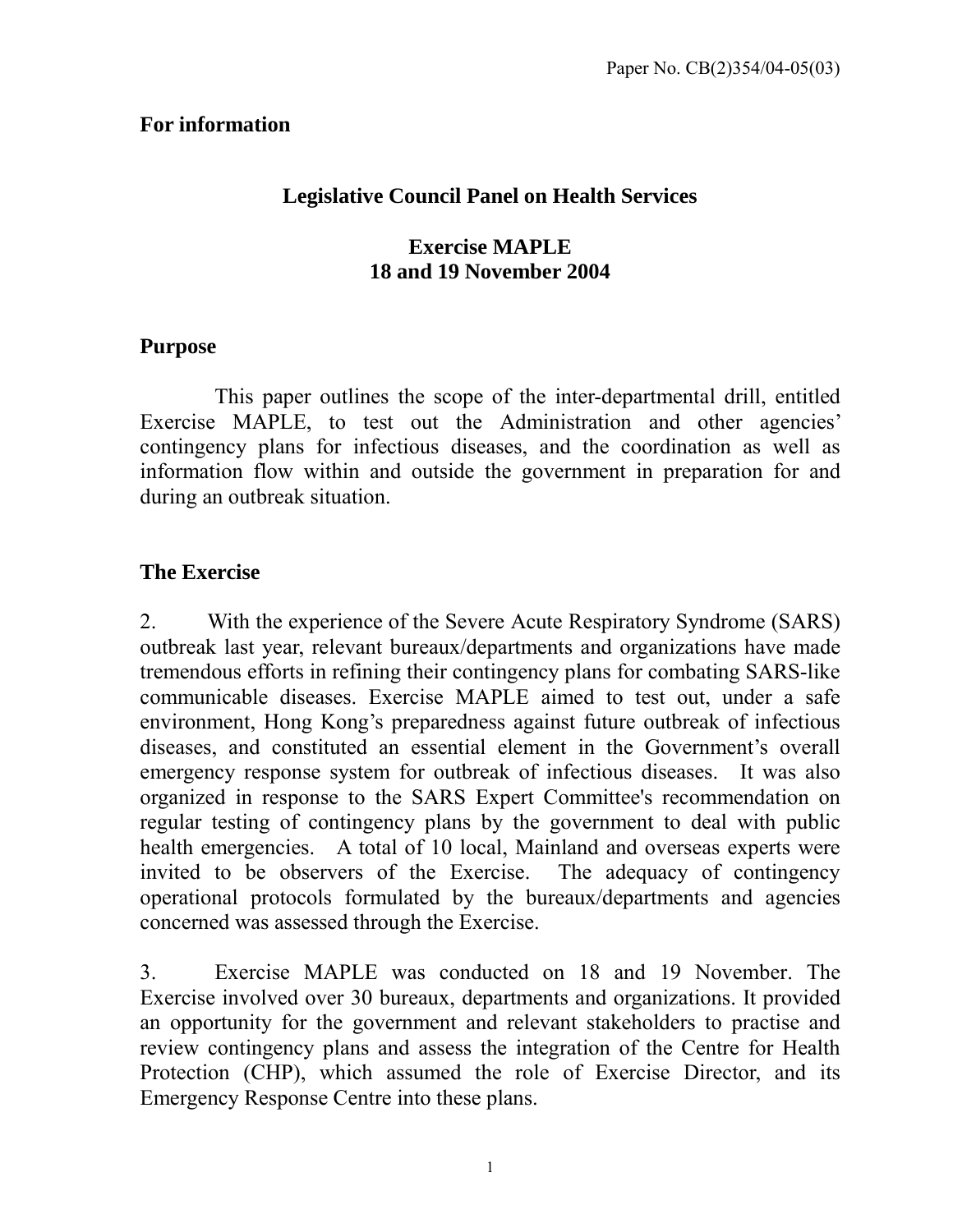4. The Exercise scenario involved two clusters of medical and health care workers in two public hospitals who developed fever and gastroenteritis symptoms after having close contacts with two index patients respectively. The situation triggered the government's overall emergency response mechanism on the possible outbreak of an unknown communicable disease. The CHP, upon notification from the Hospital Authority about the outbreaks in the two hospitals, started epidemiological investigations and contact tracing. Subsequently, local transmission of the disease in the community was confirmed. When the disease was later defined by the World Health Organization as Severe Haemorrhagic Fever Syndrome (SHFS, a notional name designed for the purpose of the exercise), steps were taken to include SFSF in Schedule 1 of "Infectious Diseases" of the Quarantine and Prevention of Disease Ordinance (Cap 141), which enabled necessary isolation and home confinement to be conducted. The Exercise came to the end with a mock evacuation of residents from a building affected by SHFS. To avoid inconveniencing or alarming the public, ground movement for the Exercise was limited to Exercise venues at the hospitals and a Police Depot, located in Sheung Shui, New Territories, at which the evacuation took place. A large part of the play took place in various command and communication centres.

5. During the Exercise, overall coordination among bureaux/departments/agencies was also tested out through an inter-departmental Steering Committee meeting chaired by the Secretary for Health, Welfare and Food (SHWF) to review the adequacy and coordination of control and response measures, and to decide on additional measures as necessary. The Acting Chief Executive of the Hong Kong Special Administrative Region also convened a high-level meeting with major Principal Officials when local transmission of the disease was confirmed to formulate an overall disease control strategy. The decision to evacuate the affected building was made at the meeting. Membership of the two Steering Committees is set out at Annexes A and B.

6. This paper is for Members' information.

**Health, Welfare and Food Bureau December 2004**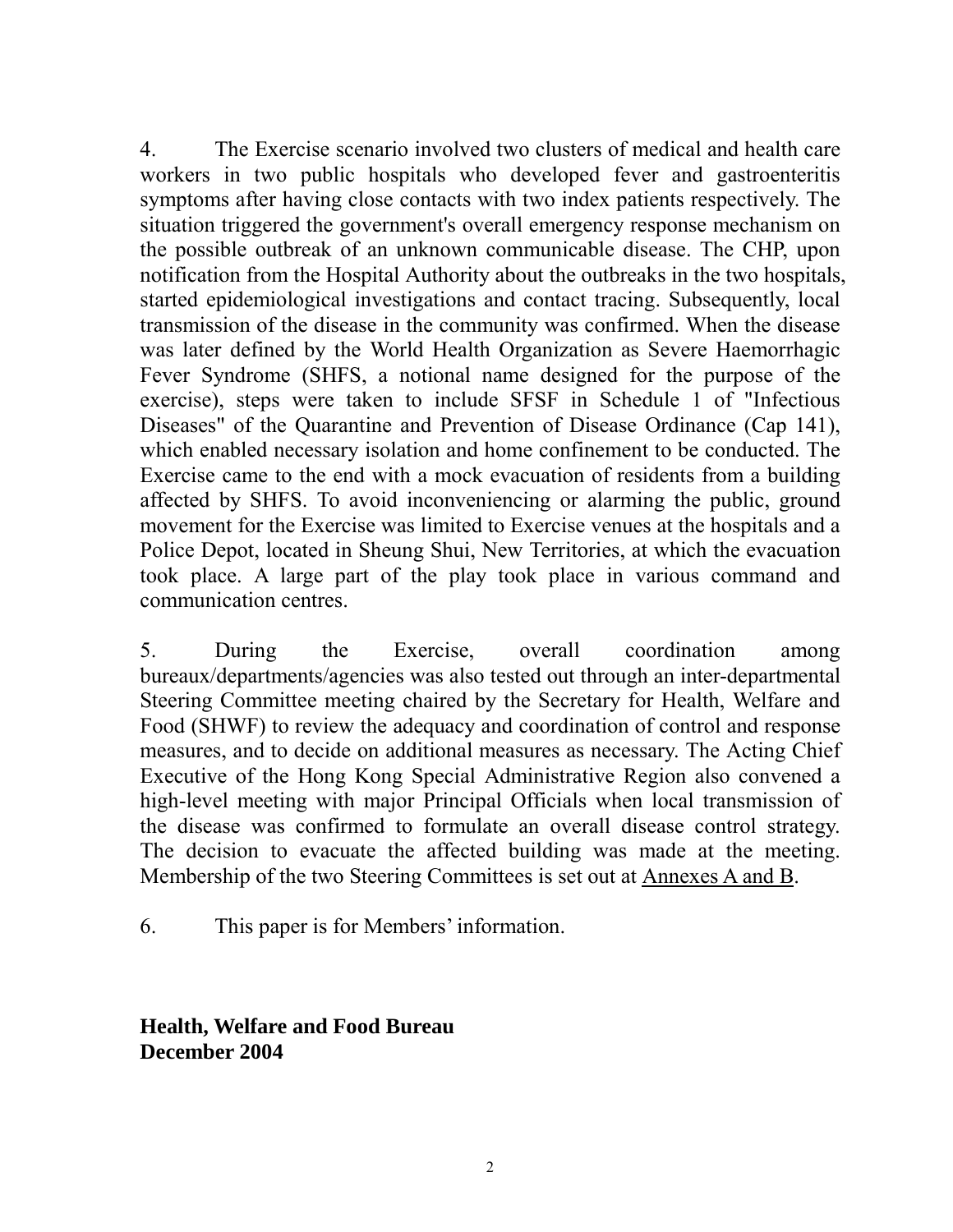#### **Annex A**

### **Steering Committee chaired by SHWF**

The Steering Committee is composed of the following core members, and can co-opt other members<sup>[1](#page-2-0)</sup> as situations may warrant:

Permanent Secretary for Health, Welfare and Food Permanent Secretary for Education and Manpower Permanent Secretary for Economic Development and Labour Chief Executive, Hospital Authority Director of Health Director of Food and Environmental Hygiene Controller, Centre for Health Protection Director of Home Affairs Director of Information Services Director of Social Welfare Commissioner for Tourism

 $\overline{a}$ 

<span id="page-2-0"></span> $1$  At the meeting held on 18 November, co-opted members included Permanent Secretary for the Civil Service, Commissioner of Police and Director of Immigration.